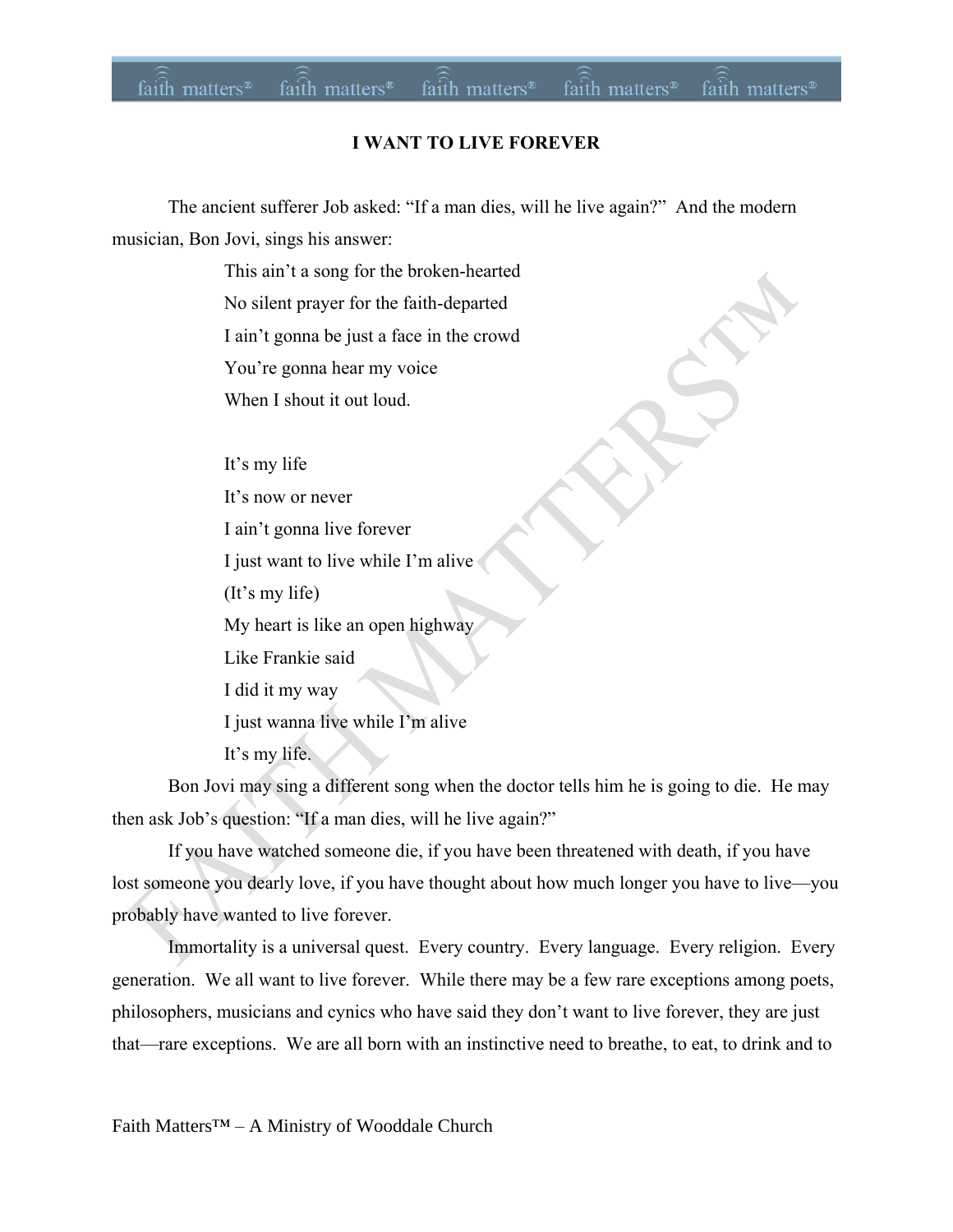#### faith matters<sup>®</sup> faith matters<sup>®</sup> faith matters<sup>®</sup> faith matters<sup>®</sup> faith matters<sup>®</sup>

sleep. It would make no sense for there to be such instincts if there were no possibility for those needs to be satisfied.

Similarly there is an instinctive need to live forever. We all want life to go beyond death. We want to reconnect to those we love who have died. We want our lives to be more than a half dozen or even a dozen decades. Four hundred years from now we want someone to remember us. We don't want this life to be all there is.

Living is so deeply ingrained in us that we will go to extraordinary lengths in order to extend it. We will do just about anything to keep life going. Even when we come to the end and we know it's our last breath we don't give up hope; we hold on.

The pyramids in Egypt are one of the wonders of the ancient world. Some say that it took 100,000 workers as many as 40 years to build one pyramid. Pharaohs were buried with boats, clothes, money, food and servants to take them over the divide of death and into the next life. Why would they do go to so much time and expense? Because they calculated that this life was short and the next life was forever. They knew where they were going to spend the most time and invested accordingly.

When baseball hero Ted Williams died his family publicly and legally fought over what to do with his body. Allegedly, Williams wrote a longhand note saying his body should be frozen for future thawing and resuscitation. It was a hope in the "world religion" of scientific optimism that somehow sometime scientists will give us immortality by overcoming the effects of death.

If you visit Beijing, Moscow and Hanoi you can see on display the preserved bodies of Mao, Lenin and Ho Chi Minh. This is the communist version of immortality. Even if the soul is permanently gone at least the body can be perpetuated with preservatives, air-conditioning and lots of wax so that we can see what they looked like.

Every religion focuses on immortality: Hinduism, Buddhism, Judaism, Islam, Christianity and a myriad of lesser faiths. Some teach reincarnation. Others talk about heaven and hell. Some say there is an evolving into some kind of eternal deity. The doctrines are contradictory but the desire for eternal life is everywhere.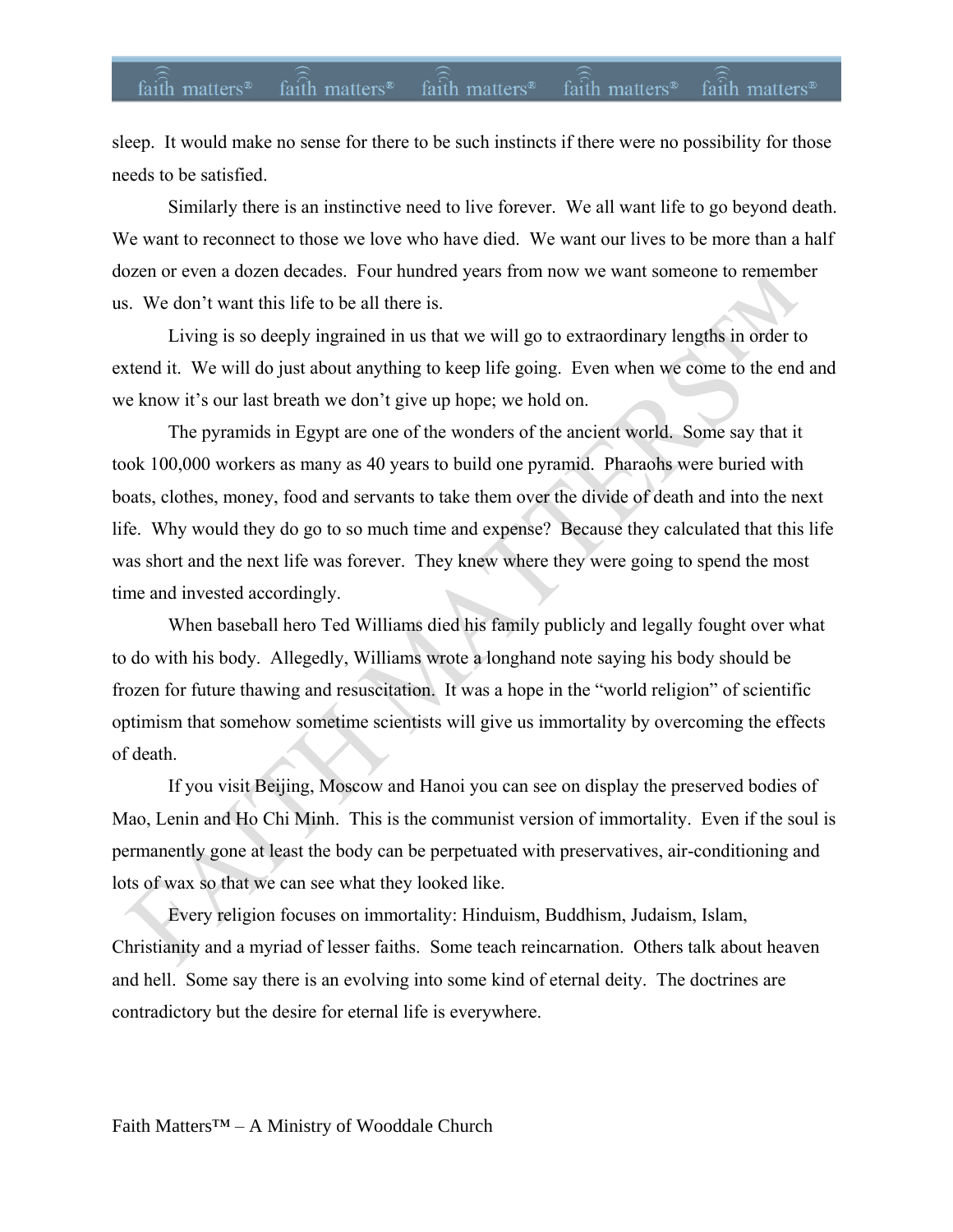## faith matters<sup>®</sup> faith matters<sup>®</sup> faith matters<sup>®</sup> faith matters<sup>®</sup> faith matters<sup>®</sup>

God has put eternity into our heads and hearts. We are all designed for life, not for death. We yearn for life. We expect life. We want to live forever. Even those who do not believe they can live forever probably wish they could believe they could live forever.

According to the Bible there is only one path to eternal life, and that is Jesus Christ. John 17:3 records a prayer that Jesus prayed to God the Father: "Now this is eternal life: that they may know you, the only true God, and Jesus Christ, whom you have sent."

The Bible teaches the central message of Christianity. All of humanity is infected with the terminal disease of sin. Jesus Christ came from heaven to deliver the only cure. When Jesus died on the cross he cured sin and death. He made eternal life possible. The prescription to get this eternal life is faith in Jesus alone—to believe in him and what he has done.

Occasionally we read news stories of sick people who refuse treatment for a lifethreatening malady. Because of religious or other reasons they will not receive a blood transfusion or authorize an operation. If they are rational adults our legal system allows them to refuse the treatment that will save their lives. The attending physician may speak with anger or may speak with tears, but either way says, "Accept the treatment or you will die."

It is a similar but more important message from the Bible to all of us with the terminal illness of sin: Accept Jesus or die forever.

For those who accept Jesus Christ as their Savior from sin and giver of eternal life there is not an exemption from physical death. At least not for most of us! There are some who will be alive when Jesus Christ returns to earth and will have an opportunity to transition from this life to eternal life without going through the gate of death. For the rest of us, physical death is the way we get from here to there.

In some ways the Bible tells us a lot of things about what to expect after we die. In some ways, however, the Bible has left a lot of questions unanswered. Because the teachings are spread throughout the Bible and our time is limited I am going to summarize them rather than spend a lot of time on each one. If you want to study some for yourself a good place to begin is in I Corinthians 15 in the New Testament.

When a Christian dies, his or her body is buried and his or her soul goes to heaven to be with God. We don't know how our souls function without our bodies. Do we get a "loaner" from somewhere in heaven that we can borrow at least for awhile? If so, what will it be like?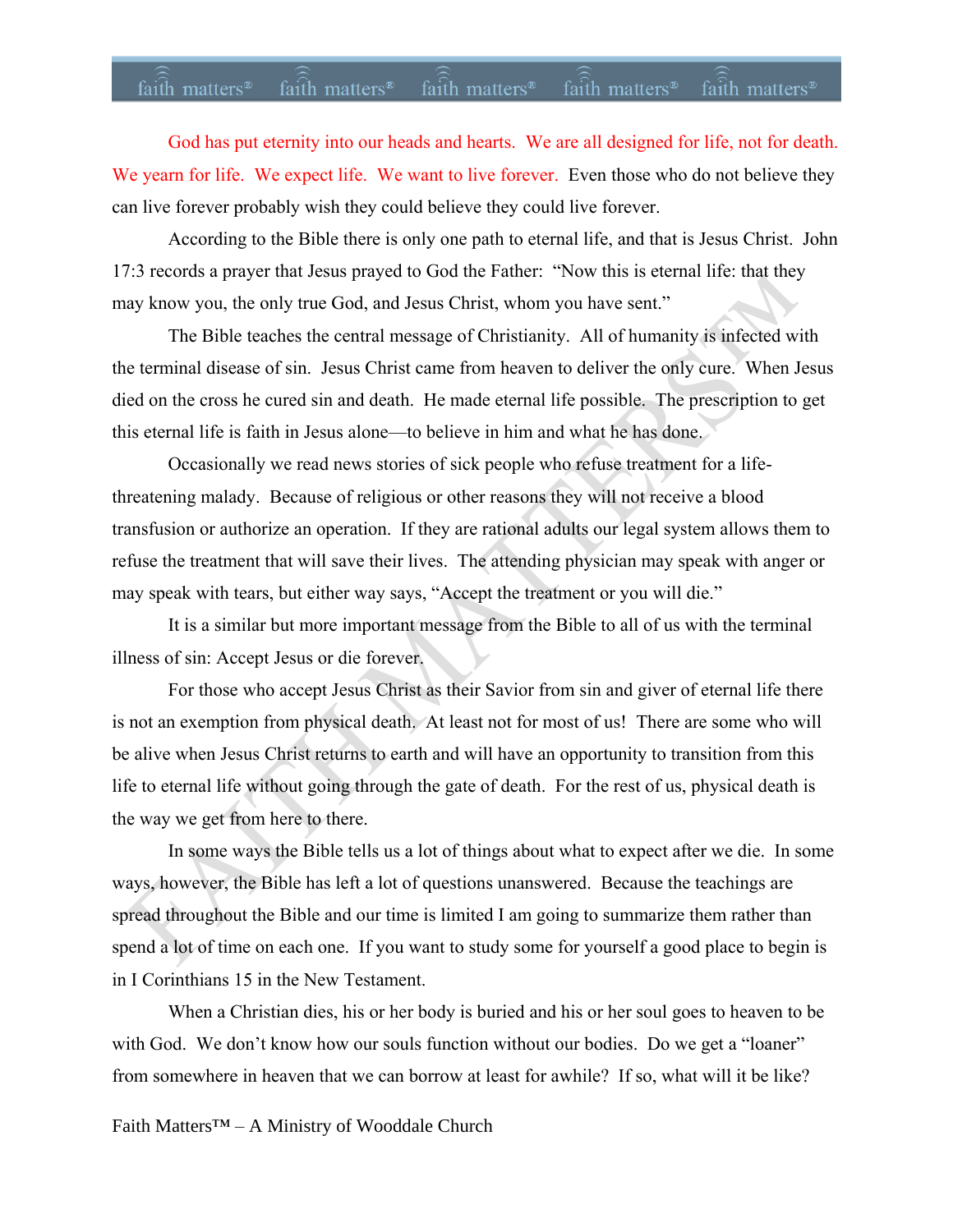# faith matters<sup>®</sup> faith matters<sup>®</sup> faith matters® faith matters® faith matters<sup>®</sup>

These questions are not answered in the Bible. What we are told is that it is temporary. Now "temporary" may seem all too long, but in the scope of eternity it is relatively brief. What we do know is that God has scheduled a future resurrection when he will bring our dead bodies back to physical life again. But that will take amazing miracles because most bodies will have been mostly destroyed. So how will God do it? Again, the answers are not given. What we do know is that we are talking about the God who created the world and us in the first place. He is more than capable of fulfilling what he has promised he will do.

The resurrection bodies we will receive will be like our present bodies only significantly upgraded (sort of like the original Microsoft Windows software and the newest Microsoft Windows software). Our bodies and souls will be reunited and live together forever as us.

Life will be indescribably good. We will have happiness and joy that will be wonderfully fulfilling. There will no sin or pain or disease or death. We will love and glorify God as we were originally designed to do. Our eternal homes may be in heaven or back on earth or maybe both—a primary residence in heaven and a second home on earth. It's described in the New Testament in II Peter 3:13, "But in keeping with (God's) promise we are looking forward to a new heaven and a new earth, the home of righteousness."

St. John got a preview of what all this would look like, and he wrote that preview in Revelation 21:1-4:

> Then I saw a new heaven and a new earth, for the first heaven and the first earth had passed away, and there was no longer any sea. I saw the Holy City, the new Jerusalem, coming down out of heaven from God, prepared as a bride beautifully dressed for her husband. And I heard a loud voice from the throne saying, "Now the dwelling of God is with men, and he will live with them. They will be his people, and God himself will be with them and be their God. He will wipe every tear from their eyes. There will be no more death or mourning or crying or pain, for the old order of things has passed away."

We do not know the details of our eternal life in the new heaven and new earth but it will be as good as it gets. We may fully expect that the God who created this world and all the joys and desires of this life will incorporate the same design elements into our next life. Some of us may worry about the details but we will discover that God thought of all the details and made the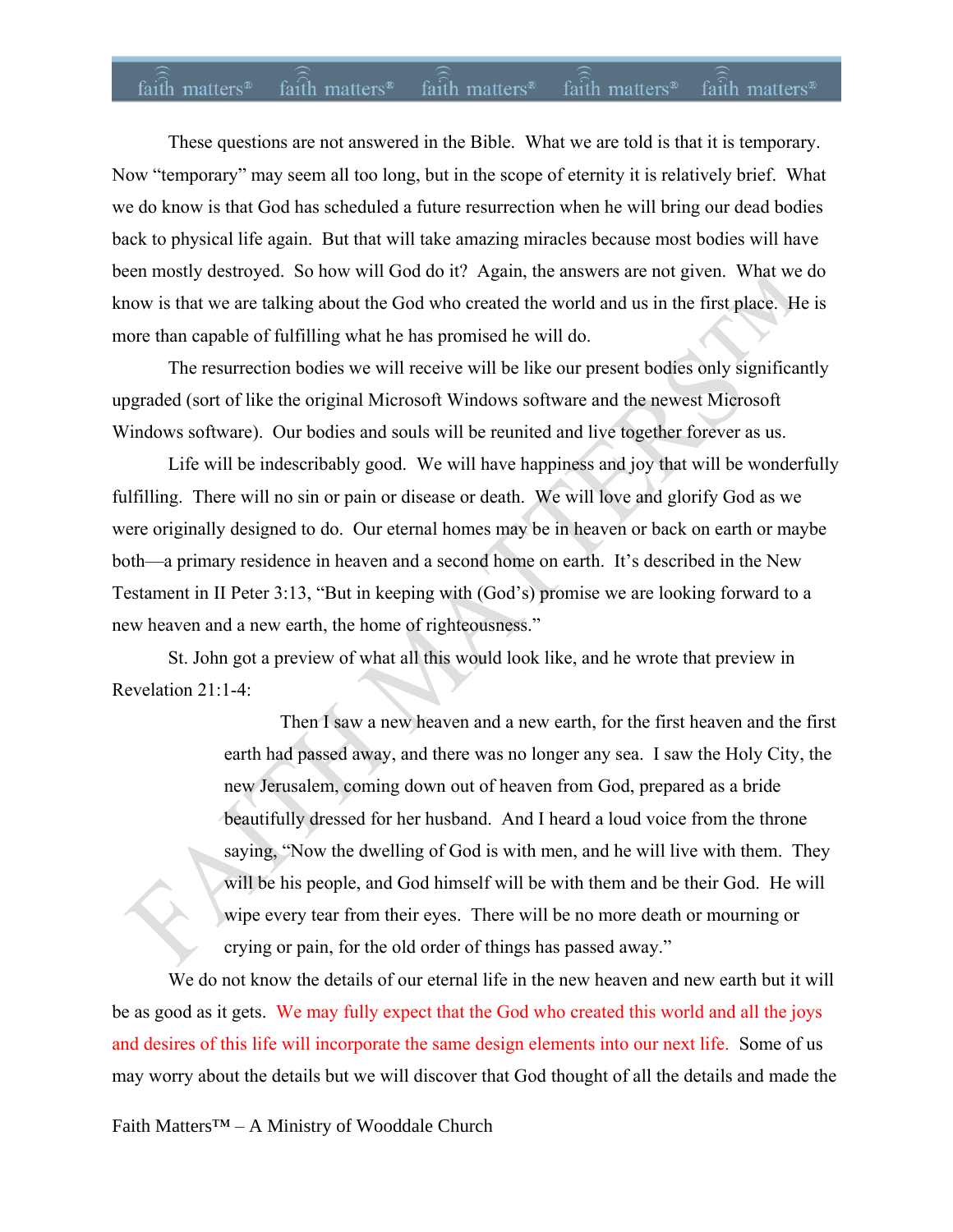future better than anything we ever could have imagined. In other words, this deep human desire to live forever will be fully and forever satisfied in the eternal life that Christians will experience in the future.

This brings us back to today. Forever changes time; tomorrow impacts right now. This is not our usual way of thinking of things. We usually talk about how today determines tomorrow, and of course, this is true. If we take care of our bodies today we will increase health in the future; if we go to school today it will impact our life's work; if we accept Jesus as Savior in this life we will have eternal life rather than eternal death. Yes, today determines tomorrow. However, what we have guaranteed for us in the future also transforms life now.

If you know that you will have life after death then physical death is far less frightening. If you know that eternity will be problem-free and pain-free then this world's troubles are far more tolerable. If you know that you are destined to eternal happiness, today's sadness is handled differently because it is temporary. If you know that your life has eternal meaning and destiny then this life has meaning and purpose.

What a contrast to those who don't have eternal life and all the promises that God has given to Christians. Their expectations for life after death are worse, not better (no wonder they hold on to living for so long!). They think that all of life has to be lived out in 30 or 40 or 80 or 90 years. They assume that they have to accumulate wealth and success now or there will be no opportunity beyond death. When life is terribly hard they are devastated because there is no hope for anything better.

Christians are those who have a guaranteed good future, and that transforms the way we live in the present.

On the last page of the last book of C. S. Lewis's classic *Chronicles of Narnia* there is a conversation between the children of the story and Aslan (Aslan is a lion who represents Jesus). Aslan says to the children:

"You do not look so happy as I mean you to be."

Lucy said, "We're so afraid of being sent away, Aslan. And you have sent us back into our own world so often."

"No fear of that", said Aslan. "Have you not guessed?"

Their hearts leaped and a wild hope rose within them.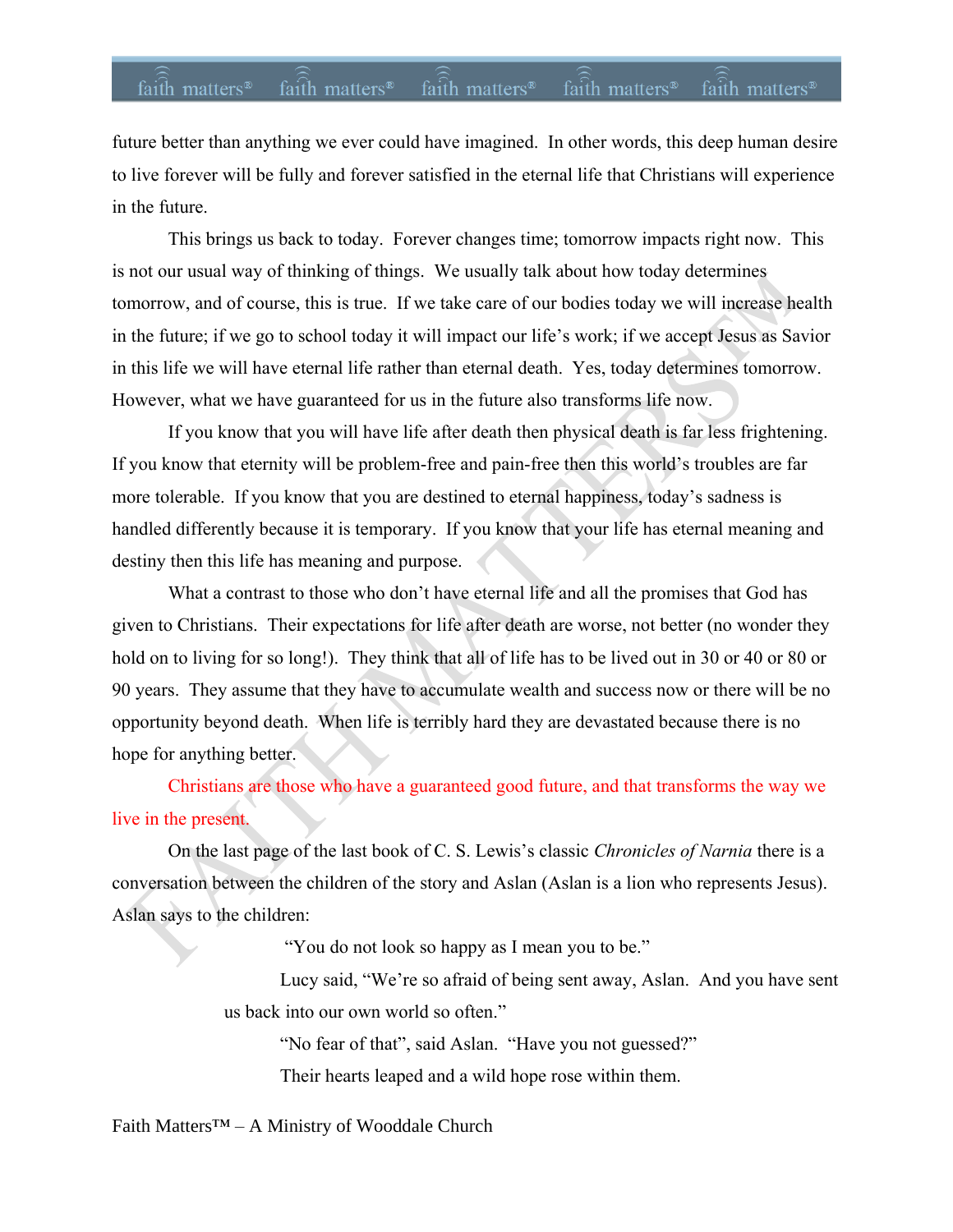#### faith matters<sup>®</sup> faith matters<sup>®</sup> faith matters<sup>®</sup> faith matters<sup>®</sup> faith matters<sup>®</sup>

"There was a real railway accident", said Aslan softly. "Your father and mother and all of you are—as you used to call it in the Shadow-Lands—dead. The term is over: the holidays have begun. The dream has ended; this is morning."

And as he spoke he no longer looked to them like a lion; but the things that began to happen after that were so great and beautiful that I cannot write them. And for us this is the end of all the stories, and we can most truly say that they all lived happily ever after. But for them it was only the beginning of the real story. All their life in this world and all their adventures in Narnia had only been the cover and the title page: now at last they were beginning Chapter One of the Great Story, which no one on earth had read: which goes on forever: in which every chapter is better than the one before.

Someday our bodies will die. Every one of us will have "the date after the dash" (on the left of the dash is the date of birth; on the right of the dash is the date of death). For those who are Christians the date after the dash is merely the end of the title page of our eternal biography! As C. S. Lewis wrote:

> . . . for them it was only the beginning of the real story. All their life in this world and all their adventures in Narnia had only been the cover and the title page: now at last they were beginning Chapter One of the Great Story, which no one on earth had read: which goes on forever: in which every chapter is better than the one before.

In the words of Jesus in John 3:16, "For God so loved the world that he gave his one and only Son, that whoever believes in him shall not perish but have eternal life."

> *God of Eternity, what a gift you have given to us—eternal life through Jesus Christ. Not only do we thank you for it but we live differently now because of what we have been promised then. For any who have not yet accepted the gift of eternal life, I pray that today may be the day they say "Yes" to following Jesus and getting the guarantee of forever. May the date after the dash*